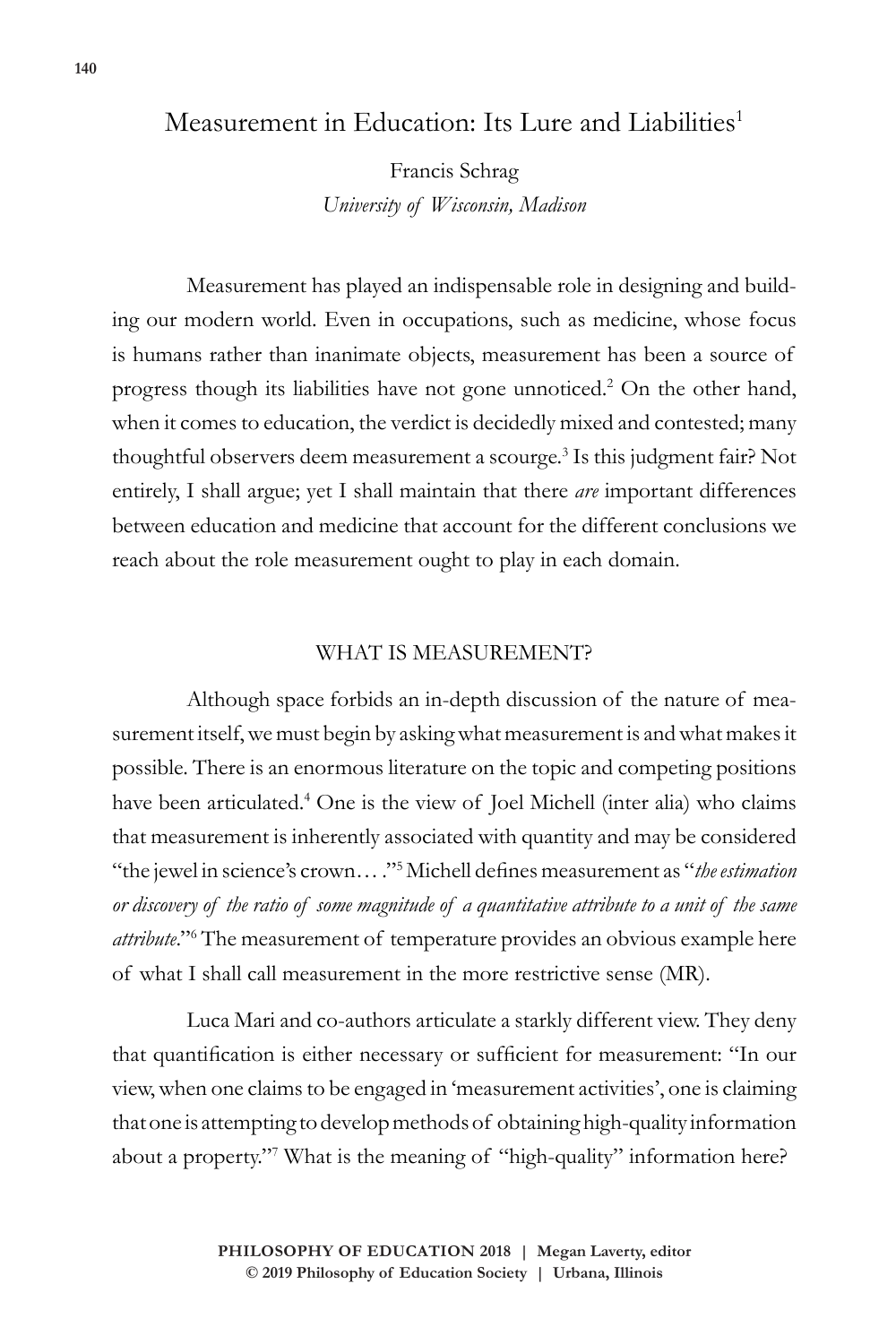According to the authors:

… the appraisal of quality generally involves evaluation of the degree to which there is a theoretical basis for the procedures that generated the information*, the extent to which the results are stable and can be reproduced, and the usefulness of the information in assisting the accomplishment of tasks* or the answering of questions of interest.8

When several judges provide a numerical rating to a student essay or to a gymnastics performance, and the ratings are then averaged, that illustrates measurement in what I shall designate as a more permissive sense (MP). I have neither the background nor the need to adjudicate the dispute between the two positions, but I think it not unfair to say that measurement and quantification are often identified because of the advantages the latter brings not only to science but to myriad practical pursuits from carpentry to rocketry to food preparation.

A minimum condition of an attribute's being measurable (MR) is that it admits of more or less of the attribute. A second condition is that objects be capable of being *ordered* according to *how much* of the attribute they contain. But we do not yet have MR. What is lacking? We must be able to devise a numerical *scale* on which a number can be found corresponding to the magnitude of the attribute possessed by that object. A so-called "interval" scale is needed; here, the relative distance between two or more points on the scale must be the same even though the absolute numbers may differ (as in the case of temperature, which can be measured in Fahrenheit or Centigrade).<sup>9</sup>

What advantage does quantification (whether MR or not) provide? Consider a middle school selecting students for an advanced mathematics program, and trying to justify those decisions to parents of students who were not selected. Suppose those judgments are made by teachers on the basis of their day-to-day work with children. These judgments may be very objective but a disappointed parent would be more accepting if scores on a schoolwide math test showed her daughter with a score of 71 when the cutoff for the advanced class was 88. Here, quantification provides a way of making diffuse and private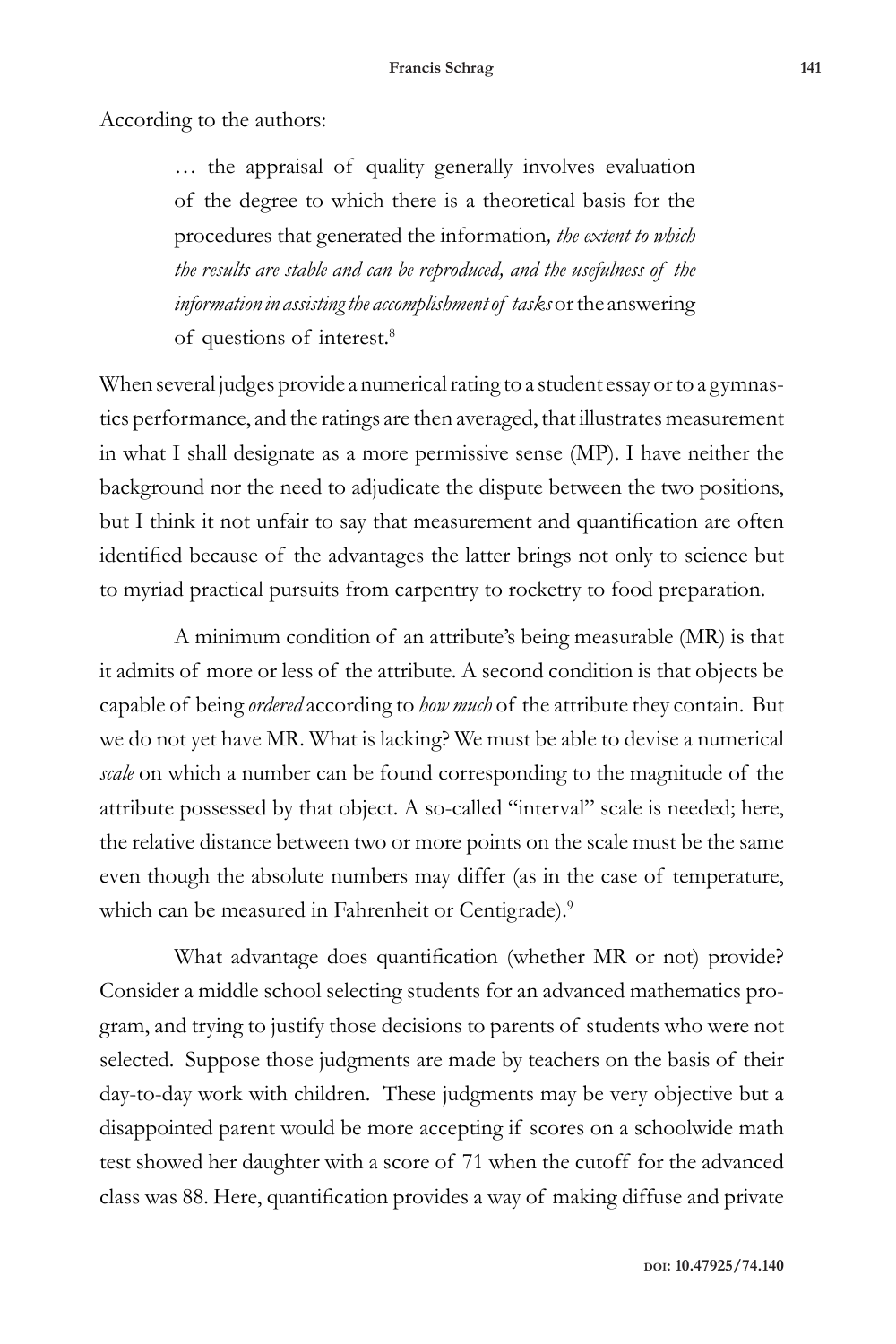judgments more precise and public, hence less likely to evoke accusations of bias or unfairness. Beyond that, quantification provides opportunities to compare not simply individual students but schools, or entire educational systems across time and space. Think of the problem of selecting students for an elite medical school with an acceptance rate below four percent. Do you think that the fairness of the selection process would be enhanced by eliminating applicant scores on the Medical College Application Test (MCAT)—a 7.5 hour test taken by 85,000 students in more than 20 countries?

## ARE EDUCATIONAL ATTAINMENTS SUCCEPTIBLE TO BEING MEASURED?

But wait! Can we actually *measure* (MR) a student's capacity for "Critical Analysis and Reasoning Skills" or knowledge of "Psychological, Social, and Biological Foundations of Behavior," two sections of the exam? Well, couldn't we simply formulate a reasonable number of test questions in each domain, and rank the candidates according to the percentage of correct answers? Recall that for MR, we must be able to correctly claim not only that Jill has a better understanding of the domain than Jack, who, in turn, has a better understanding than Jody, but we must be able to construct an interval scale that permits us to place all three students on that scale. Otherwise we may not realize that the gap between Jill and the other two is huge, while Jack and Jody are actually quite close in their mastery. And, beyond that, we must be able to say a. that any alternative approach to measuring that attribute in the three students would not change the relative placements on the new scale, and b. that if the three students took an equivalent test tomorrow, their scores (adjusting for measurement error) would remain the same. Can these things be accomplished?

I believe it is fair to say that contemporary psychometricians have found means to design and score tests in such a way as to produce measures analogous to the way we measure temperatures, i.e. with *interval* scales. Psychometric approaches depend on using sophisticated statistical analysis and scales in such a way that assessing the student's performance on a test takes the difficulty of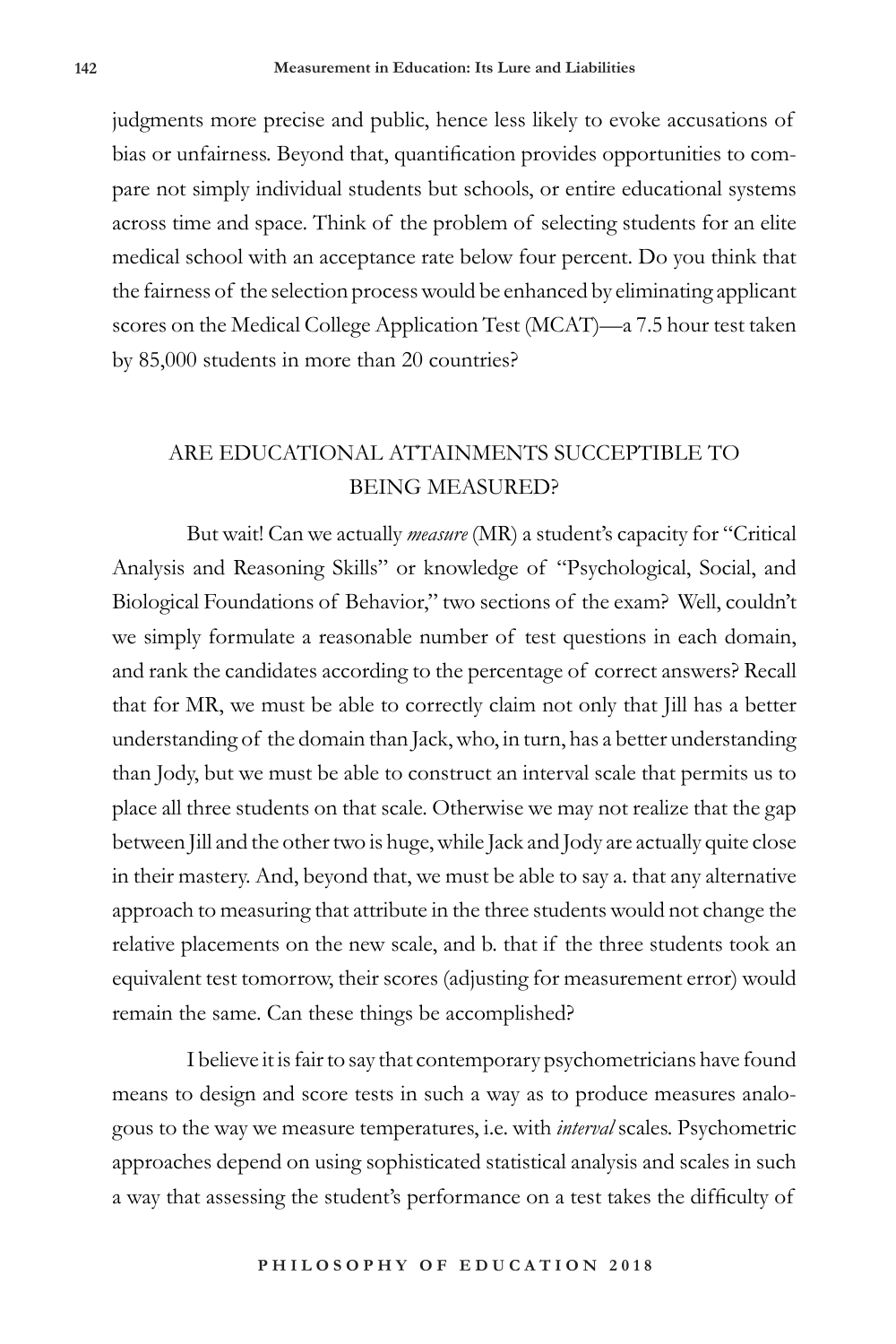the test questions into account. Diverse approaches, including Rasch analysis and Item Response Theory, depend on having adequate samples of students of varying ability levels, preferably a random sample, and an adequate number of "items" of different levels of difficulty.<sup>10</sup>

Just as a single temperature reading may, for a variety of reasons, not provide an accurate assessment—perhaps the thermometer was not shaken down sufficiently, or was left out in the sun, or perhaps the patient is an outlier with a high (or low) normal-- requiring a follow up a bit later, so one score on an MCAT might fail to accurately record an applicant's ability. For that reason, medical school applicants are permitted to take the MCAT up to three times in a single year, and seven times in a lifetime.

While often derided, multiple choice, machine scored tests like the MCAT must be appreciated for what they deliver. The MCAT enables the ranking of tens of thousands of applicants from around the world on a single scale, capturing their readiness for the academic rigors of medical school. Whether or not the MCAT actually predicts success in medical school, and there is evidence that it does, it is certainly perceived to be a legitimate screening device.<sup>11</sup> Since the test is given thirty times a year, there must be thirty different versions to avoid cheating, yet all versions must be capable of being equated so that students taking the test in, say, August, have neither an advantage nor a disadvantage over those taking it in February. Moreover, this year's version must be of comparable difficulty to the ones given in previous years despite continual addition and deletion of specific questions. It is in everyone's interest to have tests scored promptly and accurately; indeed, MCAT scores are released a few hours after applicants take the test. All in all, the MCAT (and its counterparts in other fields) must be recognized as remarkable pieces of social technology, essential building blocks of our meritocracy.<sup>12</sup>

I used the MCAT to illustrate the power of psychometrics in education; The MCAT is one of many tests whose basic purpose is to rank individual test takers—who live vast distances apart-- for admission to a school or university when, as if often the case, the number of applicants vastly exceeds the capacity of an institution to serve them. In the case of tests like the MCAT, the test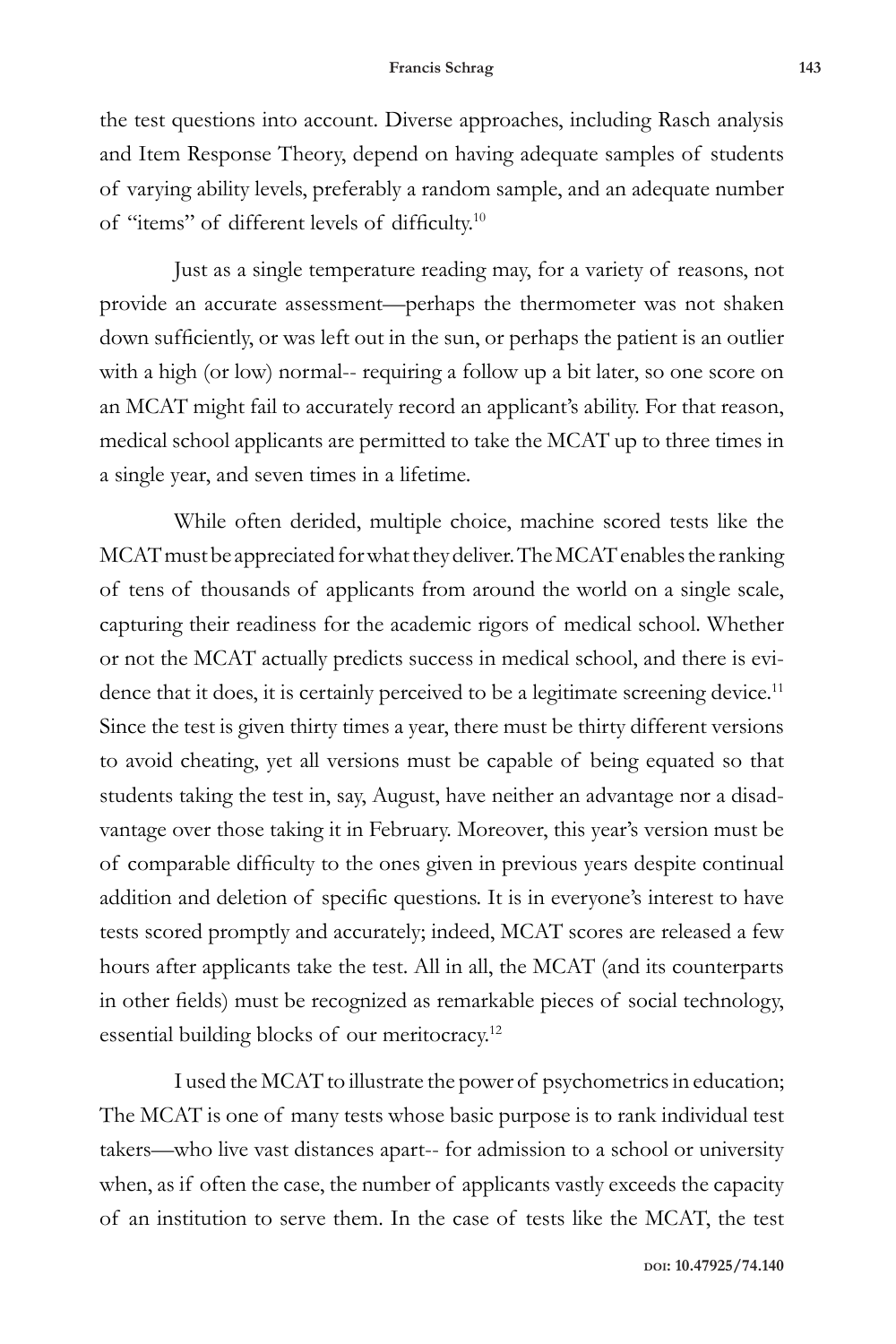publisher provides the rankings of applicants, but each medical school admissions committee decides on whether a particular applicant's performance on the MCAT warrants continuing consideration or elimination from the pool of applicants. A person scoring very poorly might turn out to be a good candidate and a person with a high MCAT score may flunk out, but the chances are against it. The meaning and weight to put on the score of a particular applicant in the context of all the other information about her is ultimately a matter of *judgment*, and committee members may and do often disagree. Such judgment may be arbitrary, in a sense, but it is not capricious. Think of it this way: An admission officer favoring admission of a candidate who performed poorly on the MCAT would need to persuade her colleagues that other evidence presented on her behalf is strong enough to override her low MCAT score.

Before discussing the weaknesses of MR in education, let's note that MP in the form of quizzes, semester-end tests, term papers, etc. have always been and rightly continue to be an intrinsic aspect of schooling. When trying to identify the disadvantages of measurement (MR) in education, it is hard not to go off the rails in two directions: First, it is easy to conflate measurement and testing with the way tests are used, with what has been called a testing regime. Many of the complaints against the current testing regime in the United States should not be considered liabilities of measurement itself, only of its misuse. The second way to go off the rails is to adhere to the common view that machine-scored, multiple choice tests can only assess low level skills and facts, not higher-level capabilities like reasoning skills and skill in judgment. Granted that questions dealing with facts and low-level skills are the most common and the easiest to formulate, questions designed to assess complex, sophisticated skills can be accommodated. Consider this question adapted to multiple choice format from a recent column in the *New York Times*:

> A. Four cards are laid in front of you, each of which, it is explained, has a letter on one side and a number on the other. The sides that you see read E, 2, 5 and F. Your task is to turn over only those cards that could decisively prove the truth or falsity of the following rule: "If there is an E on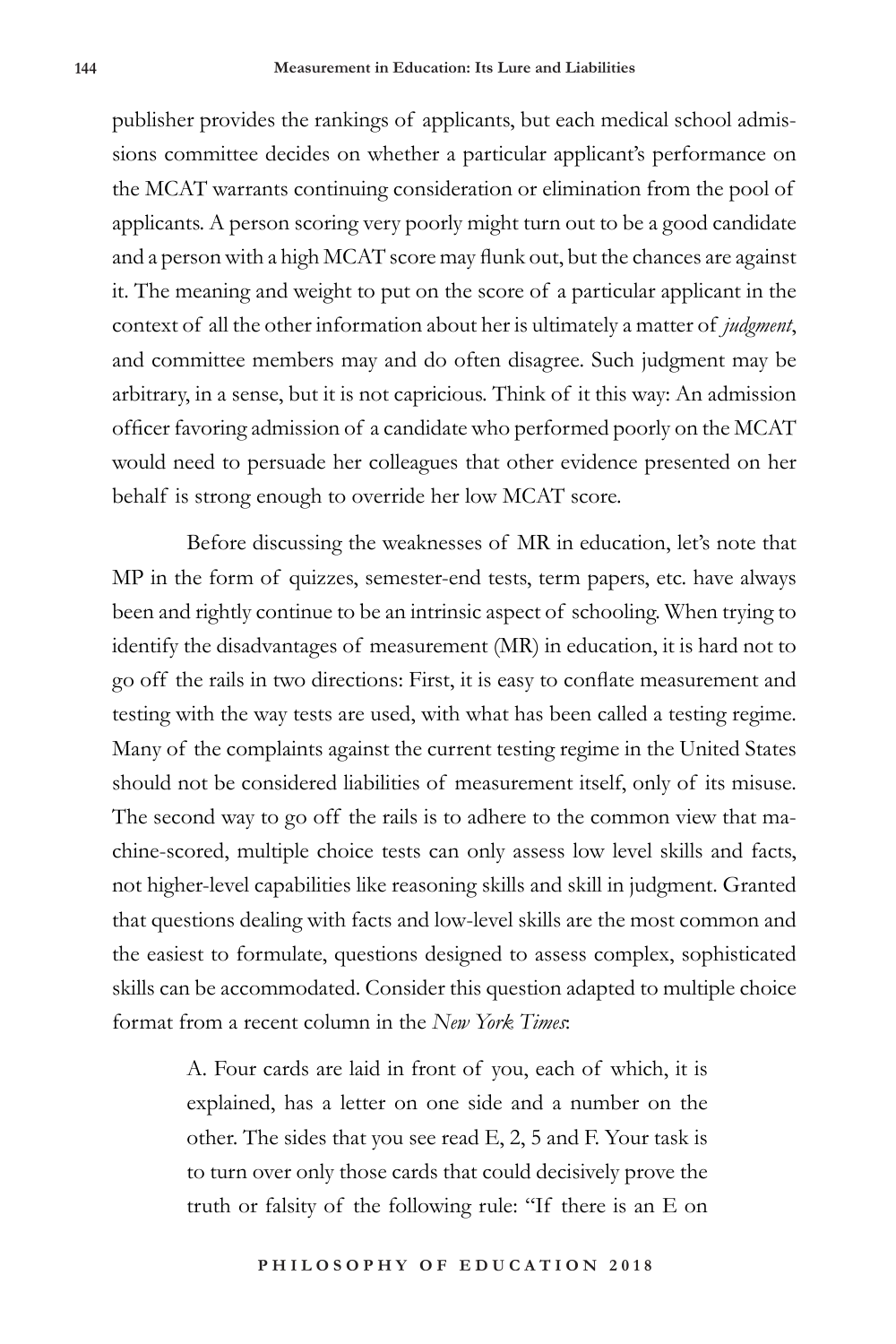one side, the number on the other side must be a 5." Which ones do you turn over?

a. E and 5, b. F and 5, c. E and 2, d. E and  $F^{13}$ 

Tests of situational judgment have also found favor in certain occupations, such as nursing. Here, "Candidates are asked to identify the appropriateness or effectiveness of various response options from a pre-defined list of alternatives. These response options are designed in advance with a pre-determined scoring key agreed by subject matter experts."14

We must ask: Is there anything *inherently* deleterious in conceptualizing educational accomplishment in such a way as to make it amenable to measurement in the more restrictive sense? To determine this, let's identify the fundamental assumptions that underlie MR in education.

> 1. That "more" and "less" are appropriate adjectives to describe what people know and can do as a result of learning.

> 2. That the universe of knowledge and judgment can be broken down into separate, (overlapping) domains, and that each of these can be further analyzed into individual propositions and skills.

> 3. That an assessment of what individuals know within a domain can be conducted in a reasonable amount of time—measured in hours—by *counting* and analyzing responses to a reasonable number of "items" (30-250) randomly selected from that domain, given

> > a. That the items can be ranked in terms of difficulty, and

b. That they admit of "right" (or at least more or less "right") answers *according to the test preparer*.

c. That they are not biased against any one type or group of students.<sup>15</sup>

4. That when multiple forms of a test are needed, statistical techniques are able to render the different forms sufficiently equivalent, given the purpose of the test.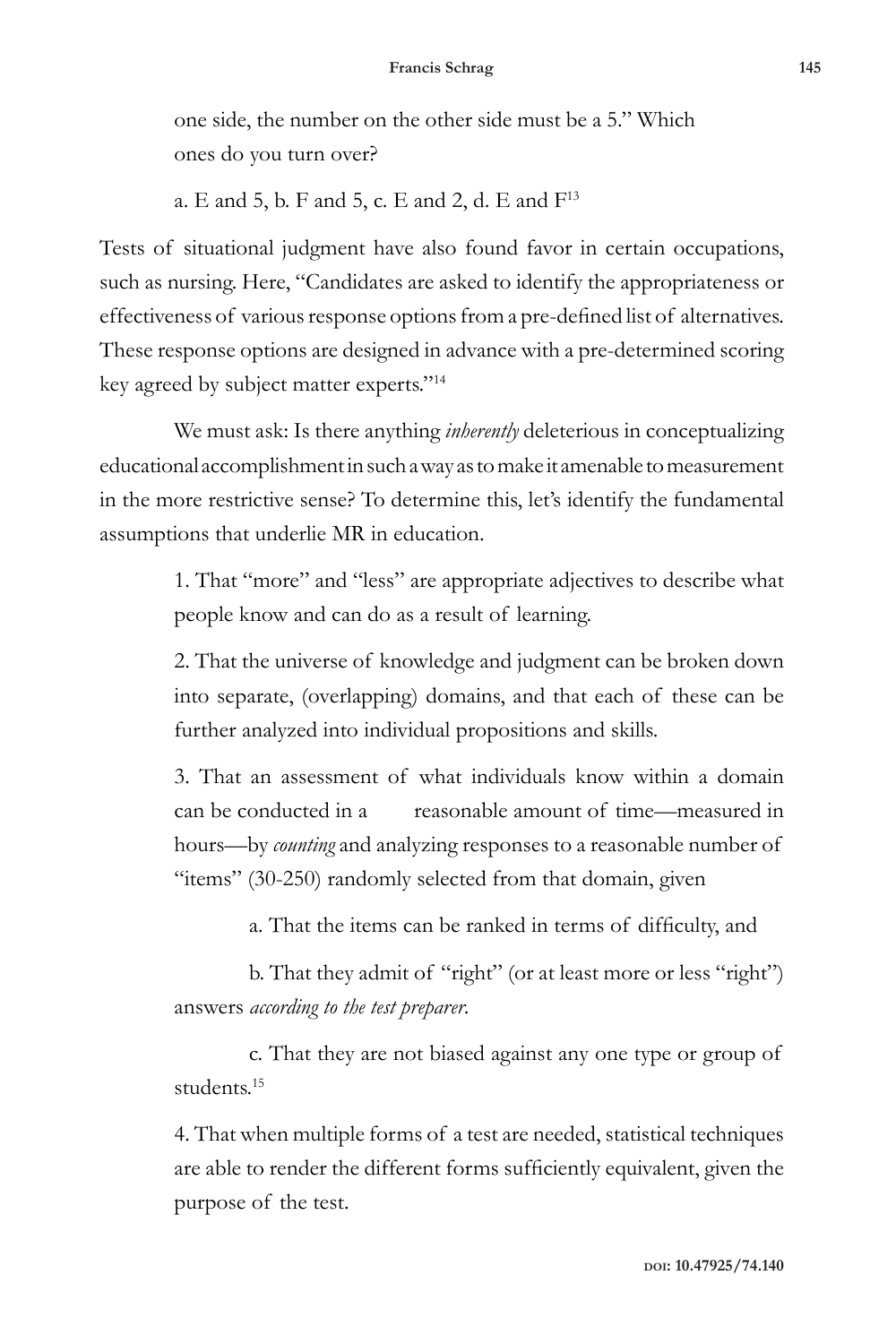5. That even if skills and proficiencies beyond those being tested are required to correctly answer the items, these will not contaminate the score on the domain being assessed.

I want to underline the constraint imposed by the test *format* regardless of domain: the examinee's task is limited to selecting the *most appropriate* answer from the options *provided by the examiner*. One risk here is that inferences drawn from examinee performance may be unwarranted because the scoring algorithm cannot recognize the extent to which that performance tracks command of the *format* rather than mastery of the domain. But my key point can best be perceived by contrasting the previous question with this one:

> B. Formulate three multiple choice questions of different degrees of difficulty to test students' abstract reasoning skill, and explain how you would validate the levels of difficulty.

In contrast to A, B requires a considerable background in *multiple* domains including the psychology of reasoning, psychometrics, and test design. More important, there is *no correct* answer to the question. The responses do not lend themselves to *measuring* examinees' capabilities, only to *judging* them. Observe, as well, that numerous adjectives might be applied to responses to B but not to A: solid, weak, original, ingenious, unintelligible, simplistic, pirated, elegant, slipshod, and so on. We can, therefore, say that B, unlike A is both a much more authentic task, and provides access to traits that potentially tell us much more about the examinee, but at a cost of a potential loss of objectivity in judging the responses.

We may now reach the following tentative conclusion: MR (or something very close to it) is possible in education but can be achieved only by imposing certain constraints on the nature of the tasks presented to examinees, which limits the qualities of mind and character capable of being assessed.

Are these limitations acceptable and do the benefits outweigh the liabilities? This is not a question that can be answered in general, and without respect to context. I find the use of machine scored tests as one, among sev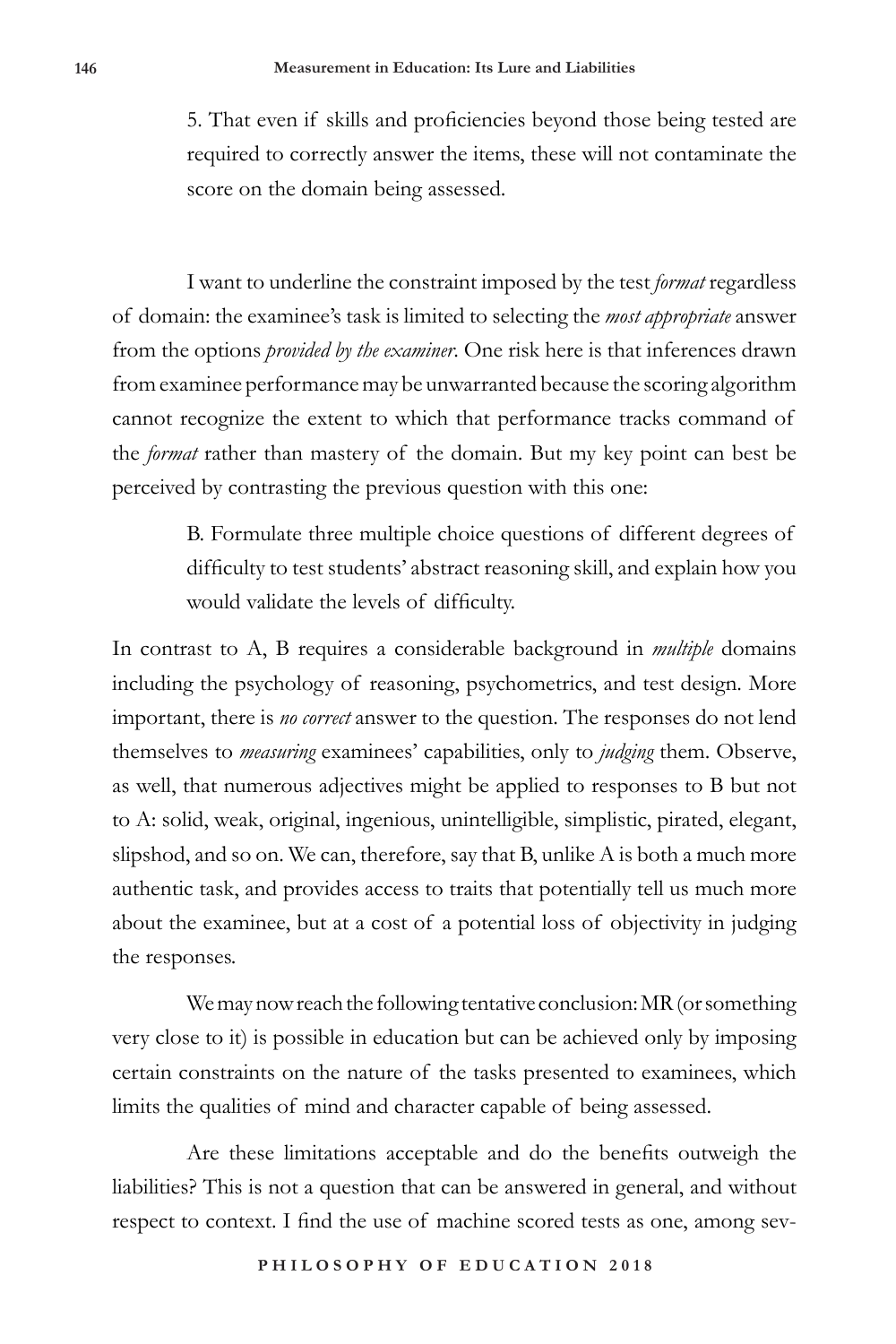eral, applicant screening devices to be legitimate. However, we cannot make a balance sheet without considering their liabilities. There are indeed many, and my purpose here will be served by merely listing them: teaching to the test, narrowing of the curriculum, devaluing originality, conveying a misconception about real-world problems, demoralizing teachers and deflating their status relative to that of psychometricians, encouraging gaming the system, if not outright cheating, putting needless stress on students, undermining the inherent satisfaction of learning; deceiving the public, intensifying competition and ranking among students. All these disadvantages derive from two liabilities*: a shift in attention from the good or end sought to the number taken to represent the amount of that good, and, where multiple goods (and bads) are involved, a shift in attention from the whole panoply to the most easily quantified.*

## MEASURMENT IN MEDICINE AND EDUCATION COMPARED

My final question remains: What accounts for the very different balance sheet we feel compelled to draw up in medicine and in education? My answer is in three parts:

First, the amenability to measurement (MR) of the two goods, health and education, differs. The idea that health consists in some kind of balance or harmony of diverse substances goes back to the ancient Greeks, of course. For example, humans are unlikely to survive temperatures below 35° or above 42° C. Everything from cholesterol, to hormones, to cells of various types to vitamins, minerals, antigens, amino acids, bacterial counts, to say nothing of bone density, pulse rate, and blood pressure can be measured (MR). These all have been discovered to exhibit a *normal range in healthy human populations*, beyond which typically lies disease or even death.16 We have seen that some educational outcomes can be manipulated to yield measurable characteristics, but others, not. One person might be said to have more or less understanding of quantum physics, more or less facility with Chinese language, more or less skill as a carpenter, more or less insight into a novelist's intentions, more or less originality as a script writer, more or less stage presence, more or less elegance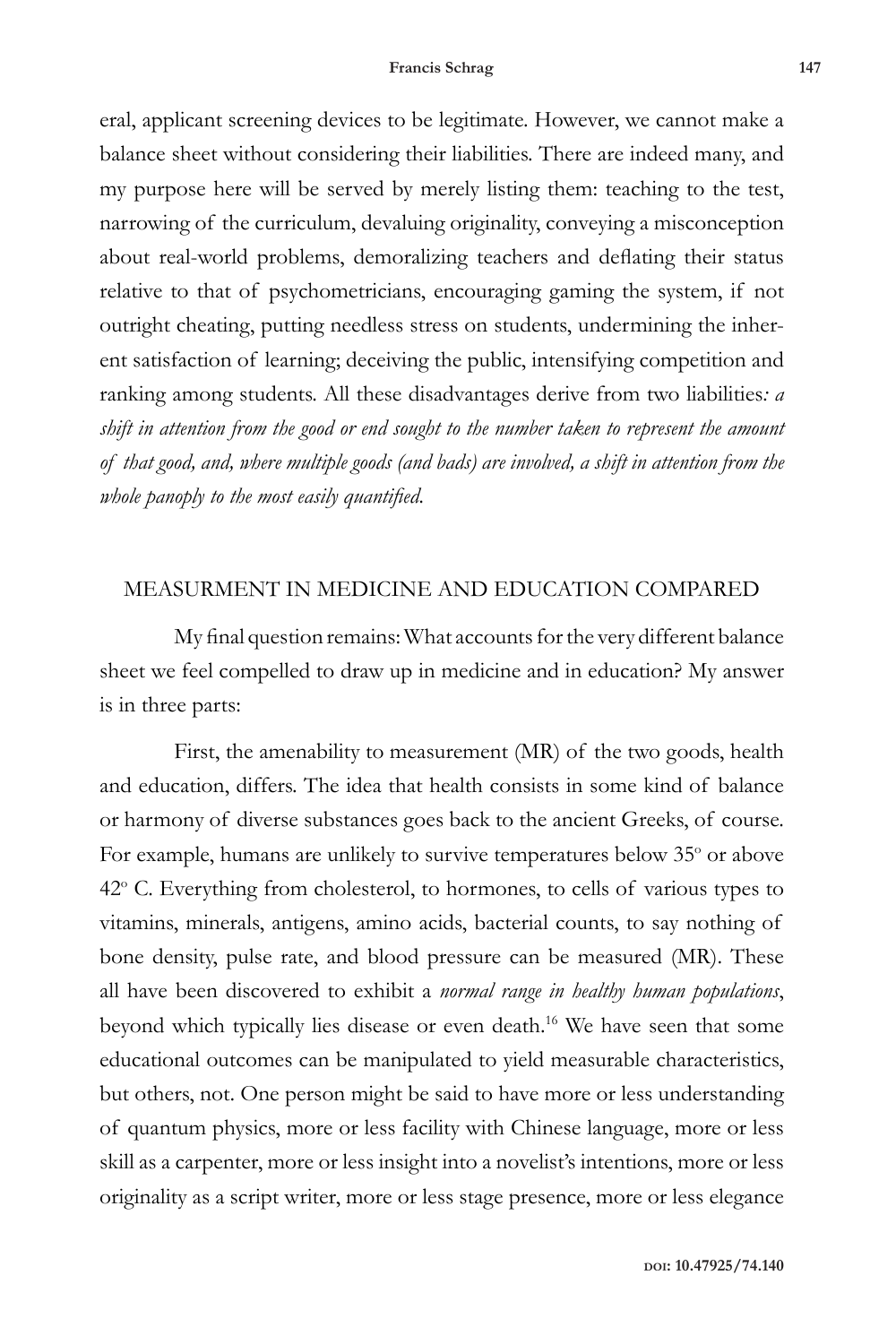as a figure skater, but in none of these cases need we say that the qualitative "more" and "less" correlates with or can be explained by some higher or lower *number of measurable units*.

Second, there is a potential cost to measurement in the educational domain that I have not mentioned, one that does not have its counterpart in the medical, namely the role measurement plays in contributing to our self-concept. Diagnosis in medicine *can* play a similar role. A person with diabetes may feel, not simply that he has diabetes, but that he *is* a diabetic; this is a part of his or her identity.17 But people don't identify themselves with their health *measurements*, with the amount of sugar in their blood, their number of heartbeats per minute, and the like. Not so with measurements in education; these "create" high and low scorers, or, for example, perfect scorers on the ACT or SAT. Moreover, these identities are always *relative* to others with higher or lower scores; they inevitably create a hierarchy and each test-taker's place in that hierarchy as Michel Foucault contended.18 I, therefore disagree with psychometrician Daniel Koretz when he asserts, "Tests may 'designate' winners and losers, but they don't create them. There simply are winners and losers."<sup>19</sup>

Yes, on most tests, especially those well designed to allocate candidates to scarce opportunities, necessarily some will score higher and other lower. But the meaning of those scores is not inherent in them; we assign those meanings to them. Karl Marx and Friedrich Engels envisioned a society in which social goods were allocated from each according to their abilities, to each according to their needs. If this admittedly utopian ideal were to be realized, the high scorers would not be winners, nor the low scorers, losers.

Third, and most important, the relation between the goods and their quantitative representations is very different in the two domains. The best way to appreciate this is via a simple thought experiment: If forced to choose, which would you want for your son or daughter: excellent health and mediocre "numbers" on a comprehensive blood panel, or excellent "numbers" and mediocre health. Now, ask: If forced to choose, which would you want for your son or daughter aspiring to become a physician, a solid mastery of college subjects and a low score on the MCAT exam, or a top score on the exam but a mediocre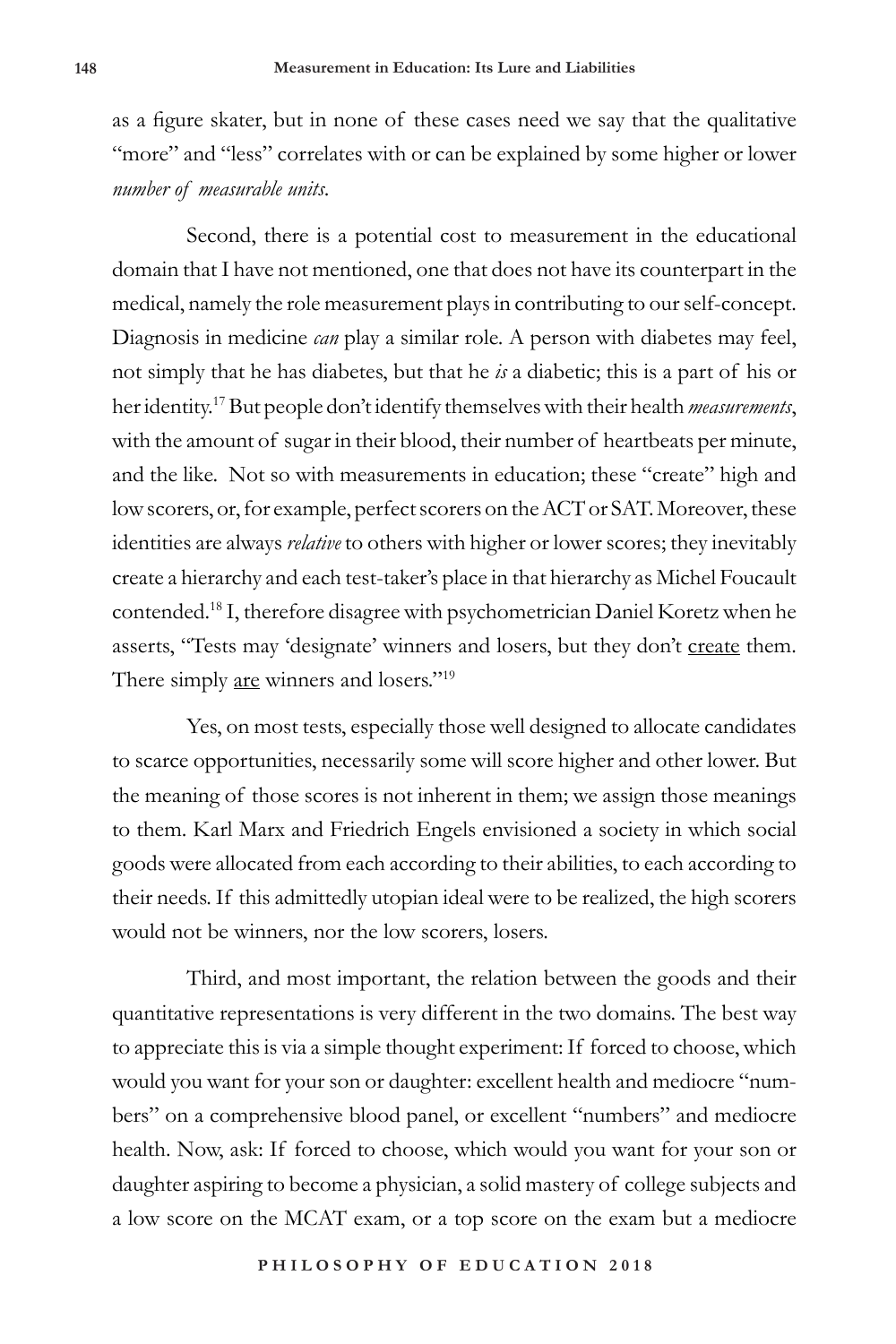grasp of college subjects? My guess is that you will say that the first choice is a "no brainer." Health is what you value. In the second case, my guess is that you will feel somewhat conflicted. Why? Because blood panel numbers have no value in and of themselves, whereas top MCAT scores have enormous value in facilitating access to income and social status. Neither education nor health are, in themselves, positional goods. Your having either good is no impediment to my having that same good, and might even enhance my ability to get it. Blood panel scores are not positional goods either. Your son or daughter's having very good cholesterol numbers does not put anyone else at a disadvantage. Not so with MCAT scores; your son or daughter can achieve a high score *only if* someone else's son or daughter gets a low score.

Because educational *credentials* are positional goods, there is a strong incentive to focus on the numerical representation of the good, shifting attention from the good itself, and thereby inviting all sorts of mischief. Historian Theodore Porter summarizes the situation admirably:

> Whoever can exploit the ambiguity of measures to fulfill numerical targets without having to expend resources on the thing measured enters into the domain of funny numbers. Such opportunities will be found wherever approval, payment, or some other desired end is made contingent on a quantitative standard.<sup>20</sup>

While in the case of medicine, there is no doubt that the benefits of measurement outweigh the costs, things are not so clear in education. How could we find out? Before confronting that questions let's ask whether a much more limited role for educational measurement is even feasible in contemporary societies. Indeed, it is, as illustrated by Finland, considered a world leader in education.21 Students face exams constructed by their teachers during their schooling and only at the end of secondary school do they confront a national, standardized exam, which they must pass in order to graduate from high school. The exam is graded twice, once by students' own teachers and once by independent examiners from the ministry of education. "The grading uses a seven-point-scale adjusted to normal distribution. This means that number of top grades and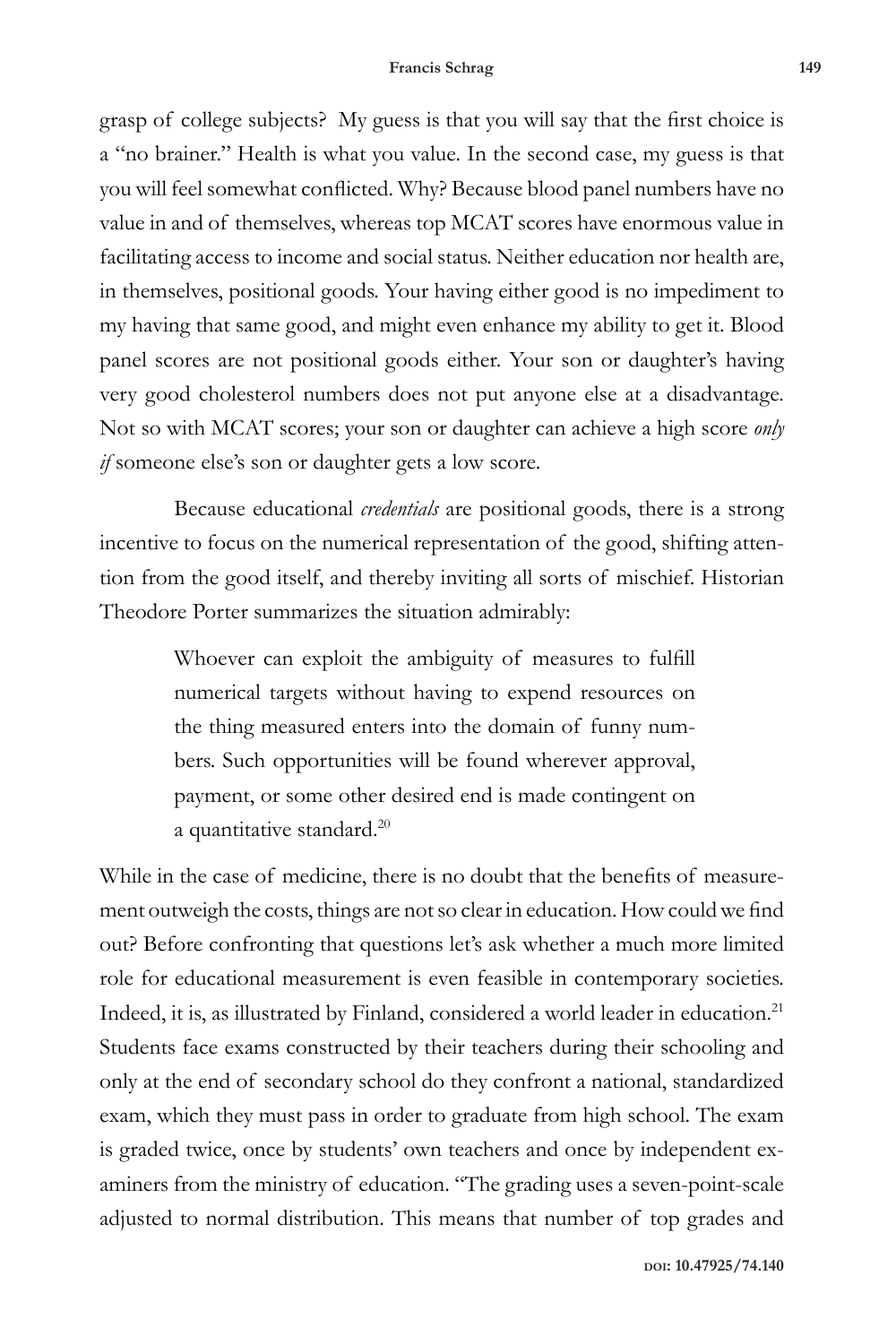failed grades in each exam is approximately 5 %." The questions are largely open ended, most requiring extensive writing. A typical essay question reads: Media is competing for audiences—what are the consequences?"22

Clearly, Finland has a very different testing regime than the United States, making minimal use of measurement, depending much more on expert judgment. Suppose we were trying to draw up a balance sheet for the two testing regimes, how would we proceed? Let's begin by selecting a state of comparable size and clearly contrasting testing regime, Wisconsin. Now let's ask, could we *measure* the educational success of Finland versus Wisconsin, then compare them. But wait, would we do that via Finnish style or US style testing? United States psychometricians would probably insist on the latter, arguing that the former is too subjective. Finnish testing experts would likely argue that multiple choice testing would not capture the qualities the Finnish education system is trying to cultivate. The contest over how to assess educational outcomes would only be intensified when it came to attempts to measure the social and economic consequences of those outcomes. For example, Wisconsinites might say that mean GNP is the most relevant metric, and here Wisconsin dominates Finland. But Finns likely would reject that measure, favoring indices of income inequality like the Gini coefficient; here, the Finns enjoy substantially lower inequality despite the fact that Wisconsin has one of the lowest levels of income inequality among the fifty states.23 Of course, we could imagine a joint team of Wisconsin and Finnish experts negotiating and deciding how much to weigh each of the many dimensions for which quantitative measures exist. This composite however, would *not* be MR. My point is not simply that the value of measurement in education cannot, itself, be *measured* (MR). I have a deeper point: The choice of an appropriate yardstick or metric is, itself, influenced by the prevailing educational culture, of which the testing culture is a part. There is no neutral way to identify appropriate educational metrics.

#### SUMMARY

1. The lure of measurement derives from the aspiration of replacing vague and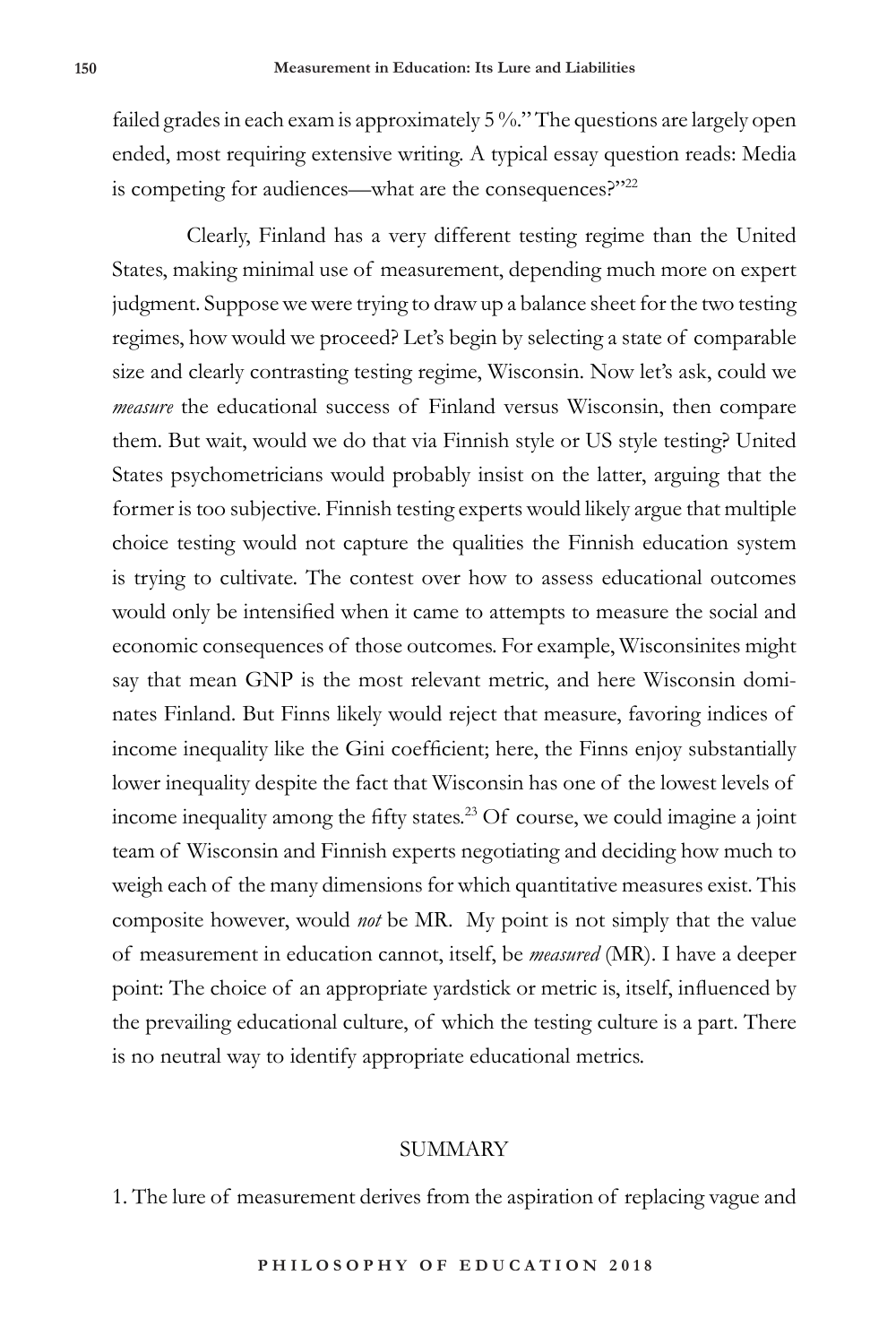private judgments by more precise public judgments.

2. The multiple choice, machine-graded test is an impressive piece of social technology with legitimate use as a screening device.

3. The basis for the many disadvantages resulting from measurement derive from the shift in attention from the goods themselves to their numerical proxies and from the whole panoply of goods to the most easily quantified.

4. In medicine, the benefits of measurement clearly outweigh the costs, although the latter are not trivial; in education, the costs are high relative to the benefits. This is primarily because, in contrast to medicine, the proxies themselves, not what they purport to represent, have social and economic value.

5. Testing regimes cannot be *measured*; the selection of metrics to assess a testing regime, is, itself, influenced by the educational and testing cultures that exist in a society.

<sup>1</sup> Acknowledgments: I would like to acknowledge helpful feedback and suggestions I received from William Boone, Joel Mitchell, Dan Hausman, Daniel Bolt, Denis Phillips, Bill Schwab, and Elliott Sober.

<sup>2</sup> See e.g. Peter C. Gøtzsche et al. "Beware of Surrogate Outcome Measures," *International* 

*Journal of Technology Assessment in Health Care* 12, no. 2 (1996): 238-246.

<sup>3</sup> See e.g. Daniel Koretz, *The Testing Charade: Pretending to Make Schools Better* (Chicago, IL: University of Chicago Press, 2017).

<sup>43</sup> See Nancy Cartwright and Norman Bradburn, "A Theory of Measurement," *The Importance of Common Metrics for Advancing Social Science Theory and Research: Proceedings of the National Research Council Committee on Common Metrics* (Washington: National Academies Press, 2011); L. Finkelstein, "Problems of Measurement in Soft Systems," *Measurement* 38 (2005): 267- 274; Giovanni Battista Rossi, "Measurability," *Measurement* 40 (2007): 545-562; Eran Tal, "Old and New Problems in Philosophy of Measurement," *Philosophy Compass* 8, no.12 (2013): 1159-1173.

<sup>5</sup> Joel Michell, "Militant Pantometry: Logical Limit of Measurement, and the Prefabrication of Psychometrics," Paper read at Dimensions of Measurement Conference, Center for Interdisciplinary Research, University Bielefeld, Germany March 14-16, 2013, 1.

<sup>6</sup> Joel Mitchell, "Quantitative Science and the Definition of Measurement in Psychology," *British Journal of Psychology* 88 (1997): 358, italics in original.